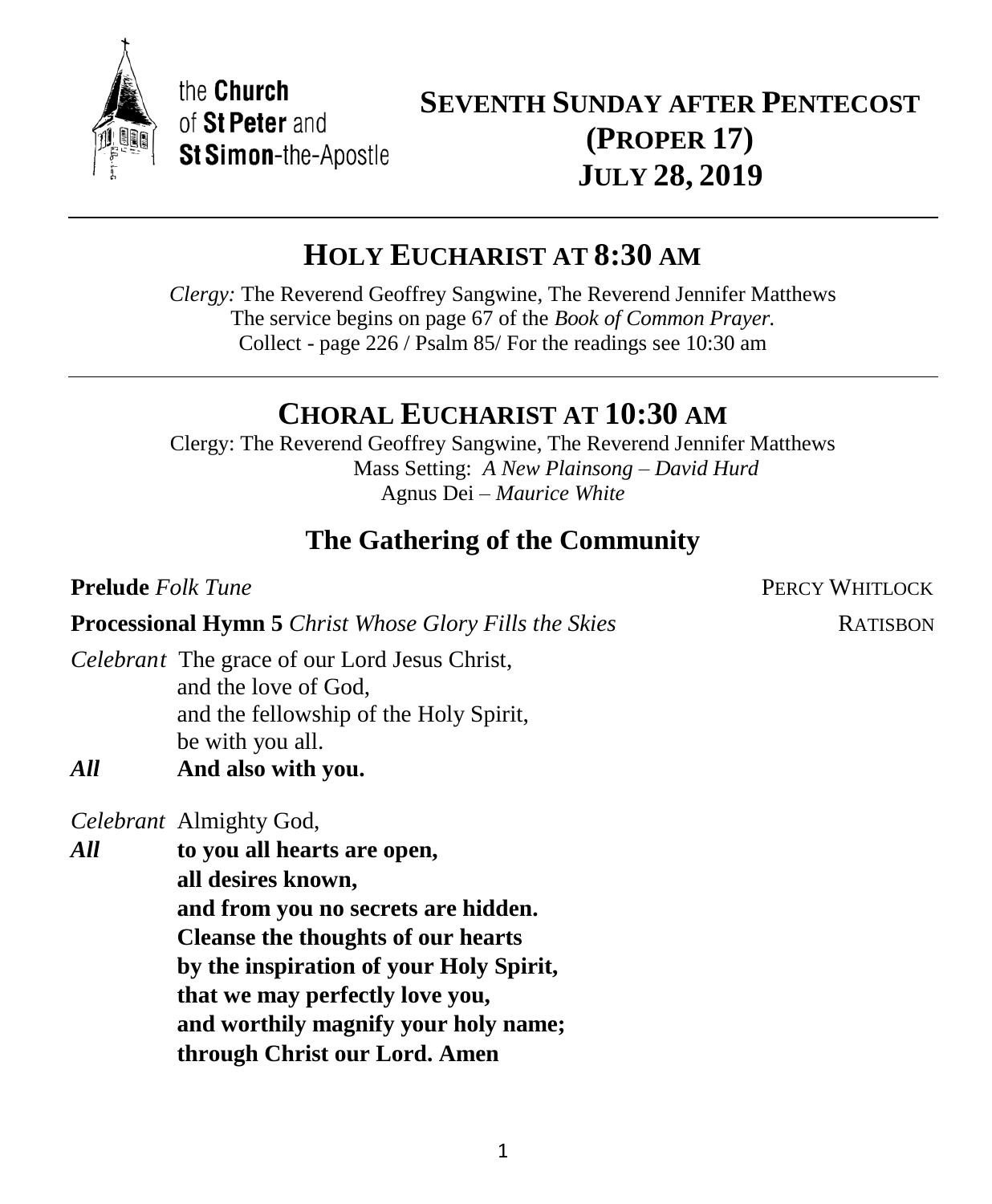#### **Collect of the Day**

*Celebrant* O God, the protector of all who trust in you, without whom nothing is strong, nothing is holy, increase and multiply upon us your mercy, that with you as our ruler and guide, we may so pass through things temporal, that we lose not the things eternal; through Jesus Christ our Lord, who lives and reigns with you and the Holy Spirit, one God, for ever and ever. **Amen.** 

## **Proclamation of the Word**

**First Lesson** *Genesis 18:20-32* **Read by Marie Samuels Isaac** 

*Reader* The 1st Lesson is written in the 18th chapter of the book of Genesis, beginning at the  $20<sup>th</sup>$  verse.

Then the Lord said, 'How great is the outcry against Sodom and Gomorrah and how very grave their sin! I must go down and see whether they have done altogether according to the outcry that has come to me; and if not, I will know.' So the men turned from there, and went towards Sodom, while Abraham remained standing before the Lord. Then Abraham came near and said, 'Will you indeed sweep away the righteous with the wicked? Suppose there are fifty righteous within the city; will you then sweep away the place and not forgive it for the fifty righteous who are in it? Far be it from you to do such a thing, to slay the righteous with the wicked, so that the righteous fare as the wicked! Far be that from you! Shall not the Judge of all the earth do what is just?' And the Lord said, 'If I find at Sodom fifty righteous in the city, I will forgive the whole place for their sake.'Abraham answered, 'Let me take it upon myself to speak to the Lord, I who am but dust and ashes. Suppose five of the fifty righteous are lacking? Will you destroy the whole city for lack of five?' And he said, 'I will not destroy it if I find forty-five there.' Again he spoke to him, 'Suppose forty are found there.' He answered, 'For the sake of forty I will not do it.' Then he said, 'Oh do not let the Lord be angry if I speak. Suppose thirty are found there.' He answered, 'I will not do it, if I find thirty there.' He said, 'Let me take it upon myself to speak to the Lord. Suppose twenty are found there.' He answered, 'For the sake of twenty I will not destroy it.' Then he said, 'Oh do not let the Lord be angry if I speak just once more. Suppose ten are found there.' He answered, 'For the sake of ten I will not destroy it.'

*Reader* The word of the Lord *All* **Thanks be to God.**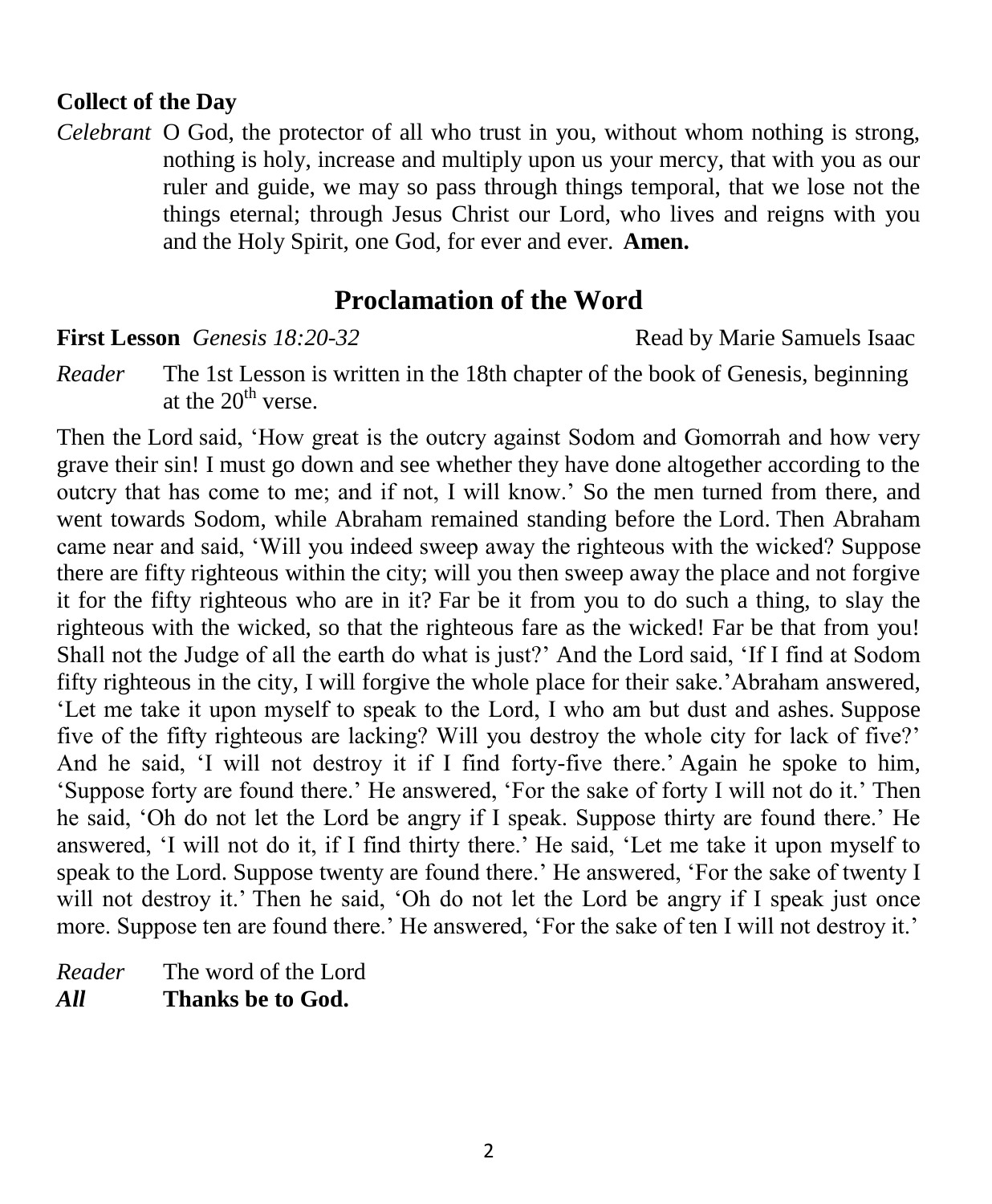## **Psalm 85**

| $C_{\mathbf{a}}$ ntor: | Tone VII-7                                                                                                                                                                     |
|------------------------|--------------------------------------------------------------------------------------------------------------------------------------------------------------------------------|
|                        | $\bullet$<br>o                                                                                                                                                                 |
|                        |                                                                                                                                                                                |
|                        | <sup>1</sup> LORD, THOU art become gracious <b>un</b> -to thy land: /<br>thou hast restored the for-tunes of Ja-cob.                                                           |
| All:                   | <sup>2</sup> Thou hast forgiven the of- <b>fence</b> of thy peo-ple, / and <b>co</b> -ver-ed all their sin.                                                                    |
| Cantor:                | <sup>3</sup> Thou hast taken away <b>all</b> thy <sub>1</sub> dis-plea-su re /<br>and turned thyself from thy wrathful in-dig-na-tion.                                         |
| All:                   | $4$ Turn us, O God our Sav-iour/ and let thine an-ger cease, from us                                                                                                           |
| Cantor:                | $5$ Wilt thou be displeased at <b>us</b> for ev-er ?:<br>and wilt thou stretch out thy wrath from one generation to an-o-ther?                                                 |
| All:                   | $6$ Wilt thou not turn a-gain and quicken us / that thy people may re-joice; in thee?                                                                                          |
| Cantor:                | $70$ Lord, show thy mer-cy <sub>l</sub> up-on us: and grant us thy sal-va-tion.                                                                                                |
| All:                   | <sup>8</sup> I will hearken what the <b>Lord</b> God will say: /<br>for he shall speak peace unto his people and to his saints, and unto them<br>that turn their heart to him. |
| Cantor:                | Surely his salvation is nigh them that fear him, /<br>that glory may <b>dwell</b> in our land.                                                                                 |
| All:                   | <sup>10</sup> Mercy and truth are <b>met</b> to-geth-er: /<br>righteousness and peace have kiss-ed each o-ther.                                                                |
| Cantor:                | <sup>11</sup> Truth springeth out of the earth; $\frac{1}{2}$<br>and righteousness hath looked down from hea-ven.                                                              |
| All:                   | <sup>12</sup> Yea, the Lord shall <b>give</b> what is good; /<br>and our land shall yield her in-crease.                                                                       |
| Cantor:<br>All:        | $^{13}$ Righteousness shall go be-fore him, /<br>and shall direct his go-ing in the way.                                                                                       |

**Second Lesson** *Colossians 1:15-28* Read by Katherine Jones

*Reader* The 2nd Lesson is written in the 1st chapter of the Letter of Paul to the Colossians, beginning at the  $15<sup>th</sup>$  verse.

He is the image of the invisible God, the firstborn of all creation; for inhim all things in heaven and on earth were created, things visible and invisible, whether thrones or dominions or rulers or powers—all things have been created through him and for him. He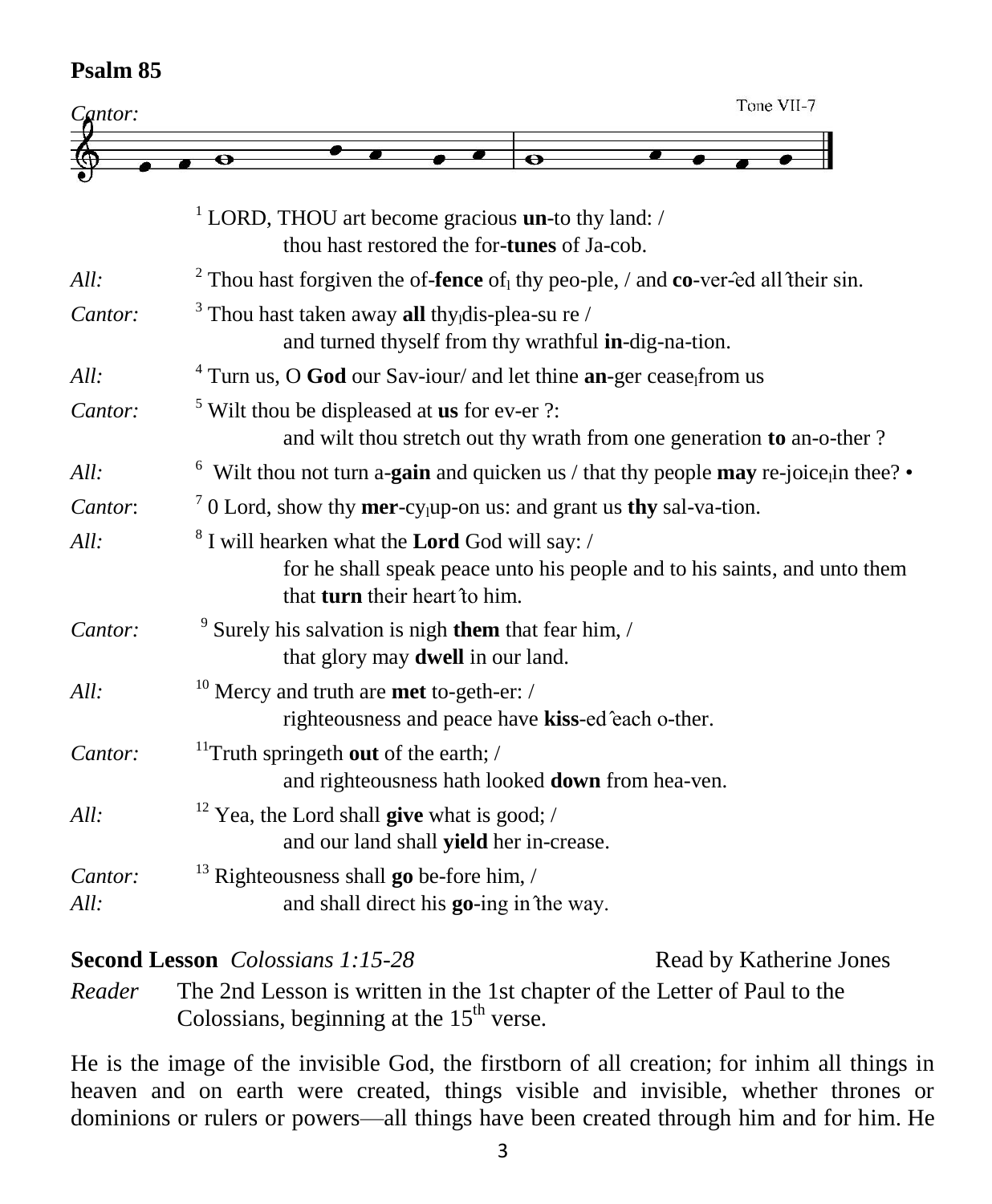himself is before all things, and in him all things hold together. He is the head of the body, the church; he is the beginning, the firstborn from the dead, so that he might come to have first place in everything. For in him all the fullness of God was pleased to dwell, and through him God was pleased to reconcile to himself all things, whether on earth or in heaven, by making peace through the blood of his cross. And you who were once estranged and hostile in mind, doing evil deeds,he has now reconciled in his fleshly body through death, so as to present you holy and blameless and irreproachable before him— provided that you continue securely established and steadfast in the faith, without shifting from the hope promised by the gospel that you heard, which has been proclaimed to every creature under heaven. I, Paul, became a servant of this gospel. I am now rejoicing in my sufferings for your sake, and in my flesh I am completing what is lacking in Christ's afflictions for the sake of his body, that is, the church. I became its servant according to God's commission that was given to me for you, to make the word of God fully known, the mystery that has been hidden throughout the ages and generations but has now been revealed to his saints. To them God chose to make known how great among the Gentiles are the riches of the glory of this mystery, which is Christ in you, the hope of glory. It is he whom we proclaim, warning everyone and teaching everyone in all wisdom, so that we may present everyone mature in Christ.

*Reader* The word of the Lord.

*All* **Thanks be to God.**

**Gradual Hymn 557** *Eternal Spirit of the Living Christ Sursum Corda*

**The Holy Gospel** *Luke 11:1-13*

*Celebrant* The Lord be with you

*All* **And also with you.**

*Celebrant* The Holy Gospel of our Lord Jesus Christ according to St. Luke.

## *All* **Glory to you, Lord Jesus Christ.**

He was praying in a certain place, and after he had finished, one of his disciples said to him, 'Lord, teach us to pray, as John taught his disciples.'He said to them, 'When you pray, say: Father, hallowed be your name. Your kingdom come. Give us each day our daily bread. And forgive us our sins, for we ourselves forgive everyone indebted to us. And do not bring us to the time of trial.' And he said to them, 'Suppose one of you has a friend, and you go to him at midnight and say to him, "Friend, lend me three loaves of bread; for a friend of mine has arrived, and I have nothing to set before him." And he answers from within, "Do not bother me; the door has already been locked, and my children are with me in bed; I cannot get up and give you anything." I tell you, even though he will not get up and give him anything because he is his friend, at least because of his persistence he will get up and give him whatever he needs. 'So I say to you, Ask, and it will be given to you; search, and you will find; knock, and the door will be opened for you. For everyone who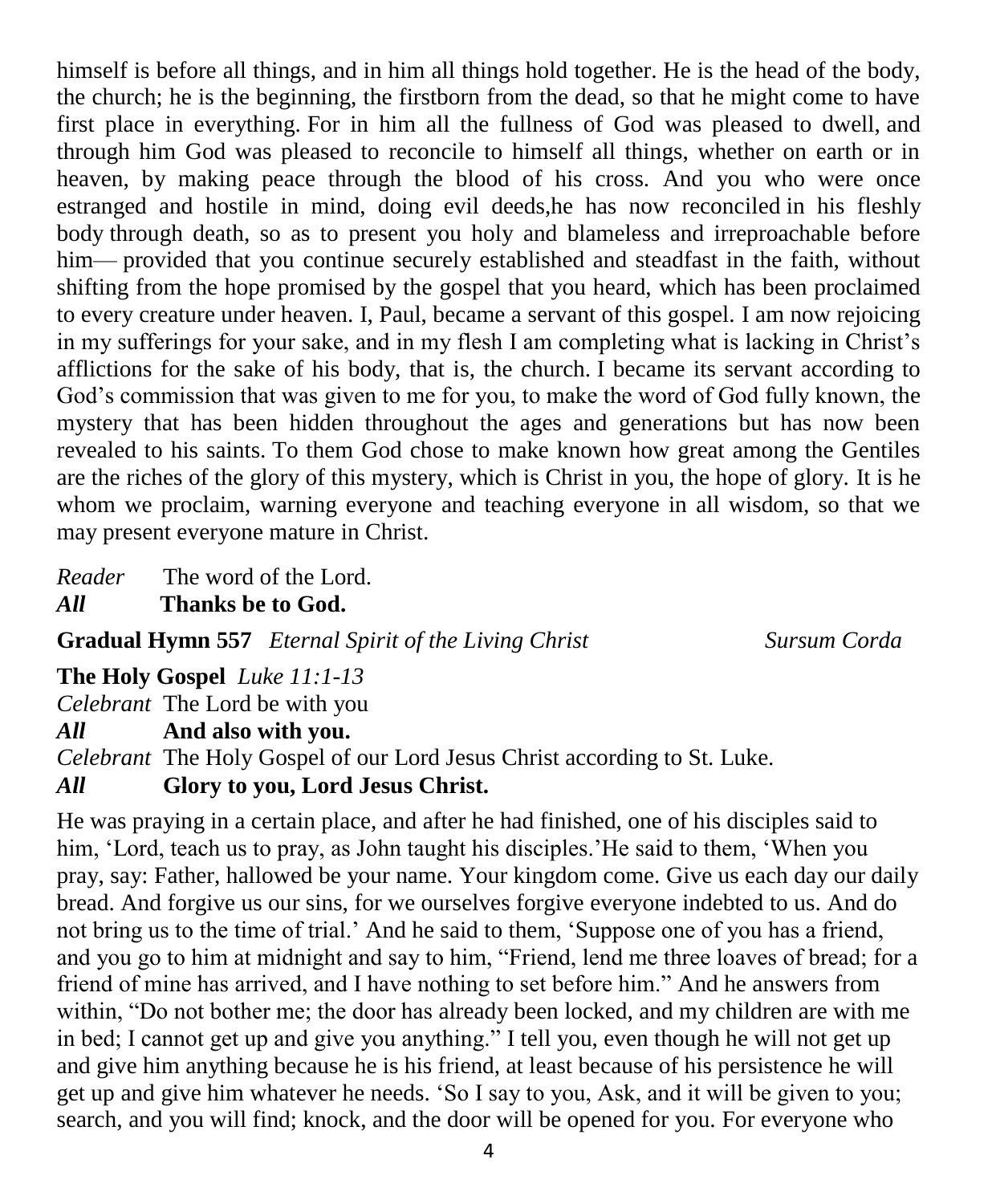asks receives, and everyone who searches finds, and for everyone who knocks, the door will be opened. Is there anyone among you who, if your child asks for a fish, will give a snake instead of a fish? Or if the child asks for an egg, will give a scorpion? If you then, who are evil, know how to give good gifts to your children, how much more will the heavenly Father give the Holy Spirit to those who ask him!'

*Celebrant* The Gospel of Christ.

*All* **Praise to you, Lord Jesus Christ.**

## **Homily**

## **The Apostles' Creed**

*Celebrant* Let us confess the faith of our baptism, as we say,

*All* **I believe in God, the Father almighty, creator of heaven and earth. I believe in Jesus Christ, his only Son, our Lord. He was conceived by the power of the Holy Spirit and born of the Virgin Mary. He suffered under Pontius Pilate, was crucified, died, and was buried. He descended to the dead. On the third day he rose again. He ascended into heaven, and is seated at the right hand of the Father. He will come again to judge the living and the dead. I believe in the Holy Spirit, the holy Catholic Church, the communion of saints, the forgiveness of sins, the resurrection of the body, and the life everlasting. Amen.**

**Prayers of the People** *Please kneel or stand, as able. Led by Kevin Sinclair*

## **Anointing and Laying on of Hands for Healing**

*Celebrant* Holy Scripture teaches us that in acts of healing and restoration our Lord Jesus and his disciples laid hands on the sick and anointed them. By so doing they made known the healing power and presence of God. Pray that as we follow our Lord's example, we may know his unfailing love.

> *Those who would like to be anointed are invited at this time to the St. Peter's altar at the south side of the church.*

# **Hymn 615** *Just as I am* WOODWORTH

## **Confession and Absolution**

*The Celebrant invites the confession of sin. Then is said: Celebrant* Most merciful God,

*All* **We confess that we have sinned against you in thought, word and deed, by what we have done and by what we have left undone. We have not loved you with our whole heart; we have not loved our neighbours as ourselves. We are truly sorry and we humbly repent.**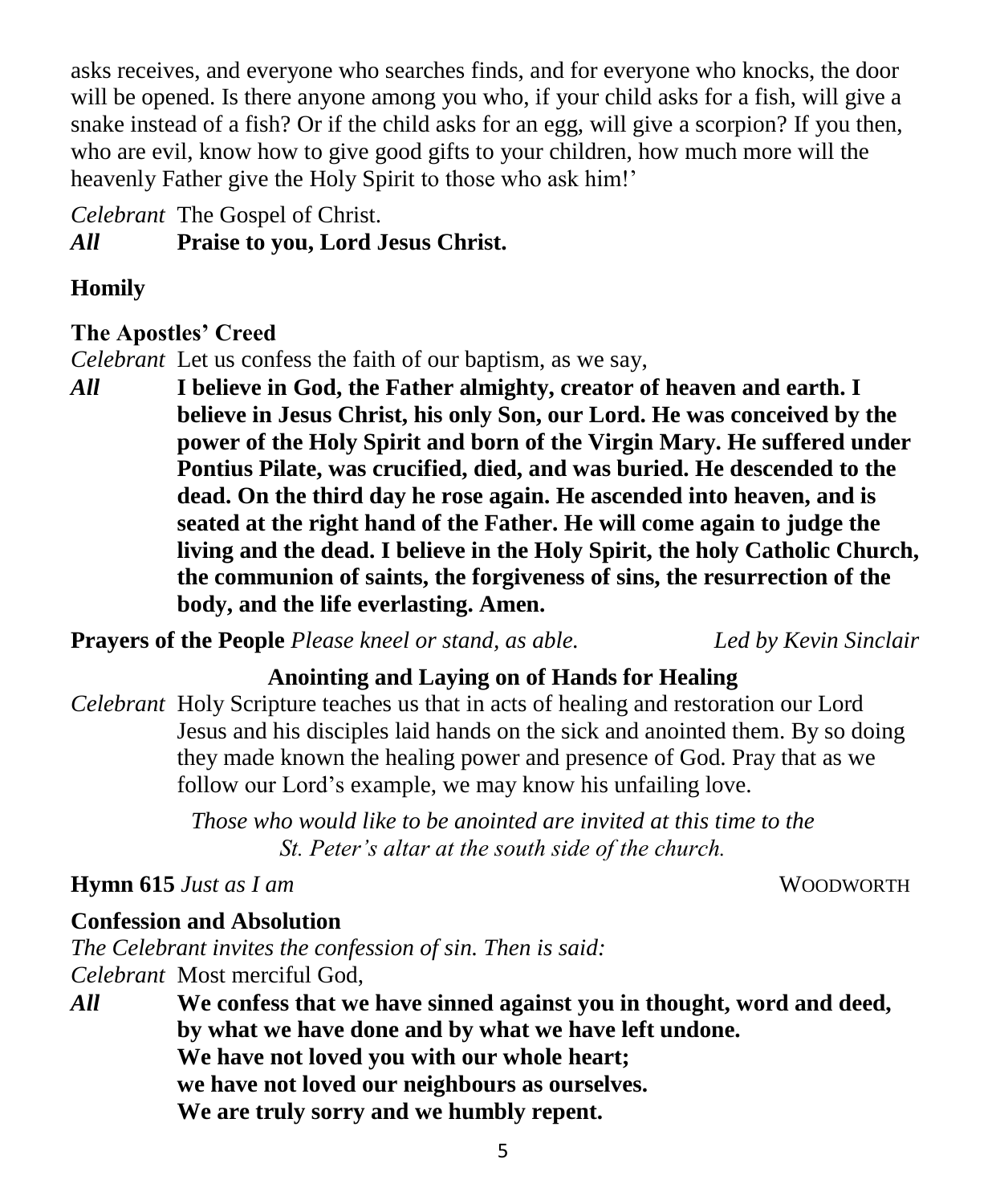**For the sake of your Son, Jesus Christ, have mercy on us and forgive us, that we may delight in your will and walk in your ways, to the glory of your name. Amen.** *The Absolution is pronounced.*

#### **The Peace**

*Celebrant* The peace of the Lord be always with you.

## *All* **And also with you.**

*We invite you to share a sign of peace with those near you – a handshake, slight bow or other form of greeting. Please respect the wishes of those who prefer not to shake hands.*

## **Celebration of the Eucharist**

**Hymn 617** *Jesus, the Very Thought of Thee* ST. BOTOLPH

#### **Prayer over the Gifts & Great Thanksgiving**

*Celebrant* O God, the protector of all who trust in you, without whom nothing is strong, nothing is holy, increase and multiply upon us your mercy, that with you as our ruler and guide, we may so pass through things temporal, that we lose not the things eternal; through Jesus Christ our Lord, who lives and reigns with you and the Holy Spirit, one God, for ever and ever. **Amen.**

#### **Eucharistic Prayer 2**

*Celebrant* The Lord be with you.

- *People* **And also with you.**
- *Celebrant* Lift up your hearts.
- *People* **We lift them to the Lord.**

*Celebrant* Let us give thanks to the Lord our God.

- *People* **It is right to give our thanks and praise.**
- *Celebrant* We give you thanks and praise, almighty God, through your beloved Son, Jesus Christ, our Saviour and Redeemer. He is your living Word, through whom you have created all things. By the power of the Holy Spirit he took flesh of the Virgin Mary and shared our human nature. He lived and died as one of us, to reconcile us to you, the God and Father of all. In fulfilment of your will he stretched out his hands in suffering, to bring release to those who place their hope in you; and so he won for you a holy people. He chose to bear our griefs and sorrows, and to give up his life on the cross, that he might shatter the chains of evil and death, and banish the darkness of sin and despair. By his resurrection he brings us into the light of your presence. Now with all creation we raise our voices to proclaim the glory of your name.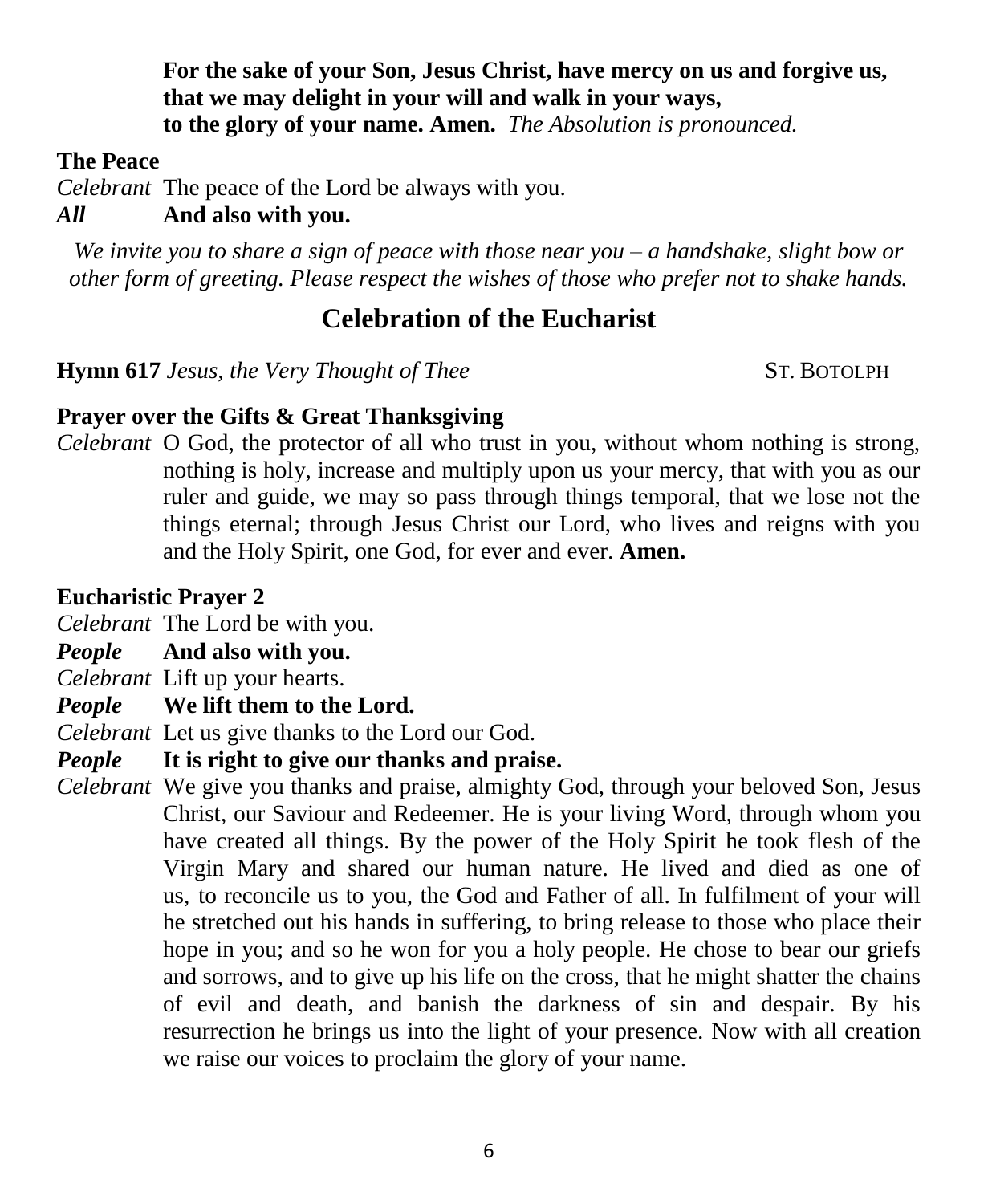*People Sanctus CP#689* DAVID HURD **Holy, holy, holy Lord, God of power and might, heaven and earth are full of your glory. Hosanna in the highest. Blessed is he who comes in the name of the Lord. Hosanna in the highest.**

*Celebrant* Holy and gracious God, accept our praise, through your Son our Saviour Jesus Christ; who on the night he was handed over to suffering and death, took bread and gave you thanks, saying, "Take, and eat: this is my body which is broken for you." In the same way he took the cup, saying, "This is my blood which is shed for you. When you do this, you do it in memory of me." Remembering, therefore, his death and resurrection, we offer you this bread and this cup, giving thanks that you have made us worthy to stand in your presence and serve you. We ask you to send your Holy Spirit upon the offering of your holy Church. Gather into one all who share in these sacred mysteries, filling them with the Holy Spirit and confirming their faith in the truth, that together we may praise you and give you glory through your Servant, Jesus Christ. All glory and

honour are yours, Father and Son, with the Holy Spirit in the holy Church, now

and for ever. *People* **Amen.**

**Lord's Prayer**

## **Breaking of the Bread**

*Celebrant* "I am the bread which has come down from heaven," says the Lord.

## *All* **Give us this bread for ever.**

*Celebrant* "I am the vine, you are the branches."

*All* **May we dwell in him, as he lives in us.**

*Celebrant* The gifts of God for the People of God.

## *All* **Thanks be to God.**

## **Agnus Dei**

*Choir O Lamb of God, that takest away the sin of the world: have mercy upon us. O Lamb of God, that takest away the sin of the world: have mercy upon us. O Lamb of God, that takest away the sin of the world: grant us thy peace.*

## **Holy Communion**

*All baptized Christians are welcome to receive Communion.*

*Please do not dip the consecrated bread into the wine - Drinking from the chalice is considered safe from the point of view of public health. You are also welcome to receive only the bread, if you prefer. Indicate this by holding your arms crossed over your chest as the chalice passes; this is also a way to receive a blessing rather than communion. Gluten-free communion wafers are available – please let the administering priest know.*